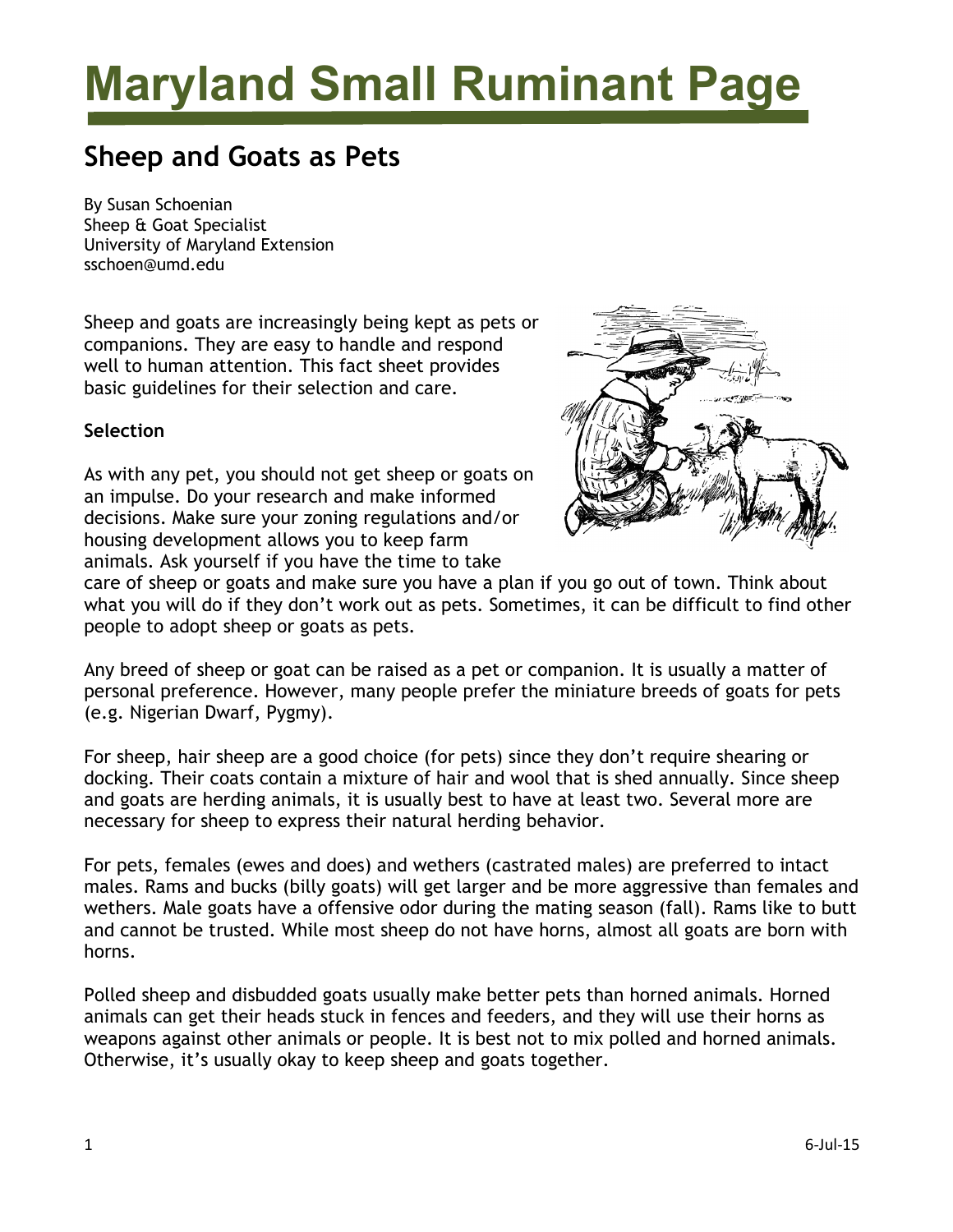# **Fencing/Containment**

There are many different kinds of fencing that will contain sheep and goats. Keep in mind that goats are known for their ability to find "holes" in fences. Equally as important as containing sheep and goats in an enclosure is keeping predators out. Sheep and goats are prey animals; thus, very vulnerable to attacks by predators, such as dogs and coyotes.

If you or your neighbors have pet dogs, you need to make sure the dogs do not pose a risk to your sheep or dogs. Most pet dogs possess a natural predatory instinct. Even if dogs do not attack a sheep or goat, they can cause tremendous stress and trauma to it, especially if it is pregnant.

The most common type of fencing for sheep and goats is woven or net wire. Woven wire consists of horizontal lines of smooth wire held apart by vertical wires called "stays." Hightensile, smooth wire, electric fences are also popular on sheep and goat farms, but less practical for small enclosures. A split-rail or board fence can be used for sheep and goats, so long as the boards are covered with a mesh wire or electric wires are placed between the boards.

Barbed wire fences are generally not recommended for sheep and goats. If sheep and goats are tethered (staked out) for grazing, they will be extremely vulnerable to predators. They may also get tangled in their line. For this reason, tethering is not recommended unless you are there to watch over the animal while it is grazing.

#### **Shelter and exercise space**

Ideally, you should have a pasture (or two) for your sheep or goats. An acre of pasture is usually enough for a couple of sheep or goats. If pasture is not available, the sheep or goats can be kept in a pen or lot. The exercise yard should be at least 50 square feet.

Sheep and goats should have protection from extreme weather conditions. Their shelter does not need to be fancy or expensive. It just needs to provide a way for them to get out of the rain, snow, or wind. Goats do not like to get wet and will seek shelter quicker than sheep and other livestock. The shelter should be kept dry to prevent hoof or other disease problems.

#### **Health care**

If fed and managed properly, most sheep and goats maintain good health. The most common health problem they may experience is internal parasites or "worms." Worm eggs in their feces hatch and develop into infective larvae, which get onto the grass. Sheep and goats get infected with worm larvae when they graze pasture or eat off the ground. It's okay (and normal) for sheep and goats have some worms in their systems (it's natural), but too many worms can make the sheep or goat sick or even cause its death.

The worm parasite that causes the most health problems is called the barber pole worm. It is a blood sucking worm that causes the animal to lose blood and get anemic. If the blood loss is severe enough, death may result. You can tell if your sheep or goat has too many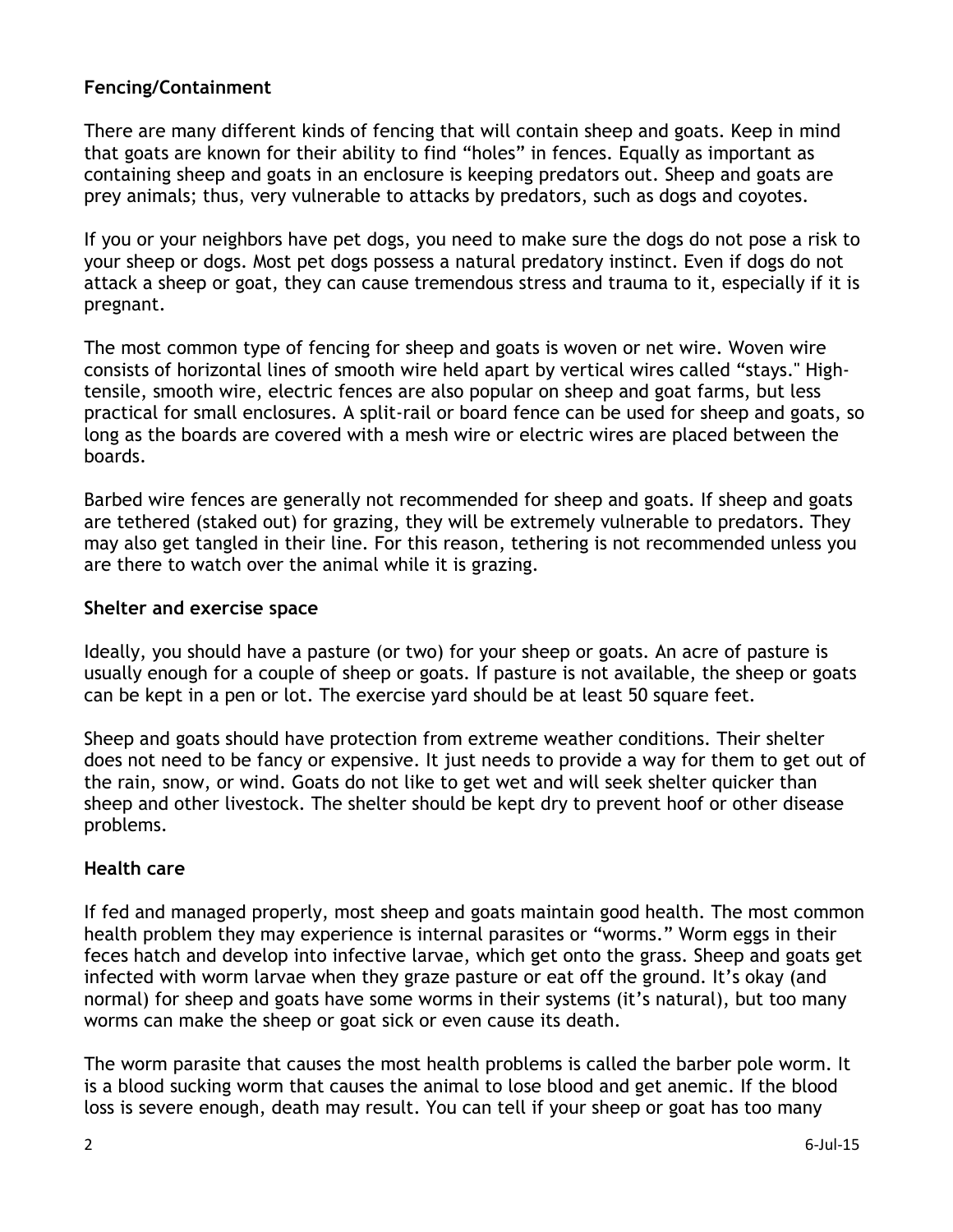barber pole worms by examining the color of its lower eyelid. If it is pale (pinkish-white or white), you should deworm your sheep or goat with an effective dewormer.

Young animals (less than 12 months of age) are particularly susceptible to parasites and may require one or more treatments (called dewormings) during their first year of life. Older animals develop immunity to parasites and may not require much, if any, deworming. The drugs used to kill worms are called anthelmintics. You should use drugs that are approved by the Food & Drug Administration for sheep and/or goats. A veterinarian can write a prescription for a non-approved drug. This is usually necessary for goats.

Another common parasite of sheep and goats is coccidia. Like stomach worms, coccidia are a normal inhabitant of the sheep or goat's digestive system. They are a single-cell protozoa that can cause scours (diarrhea) and weight loss. Coccidia damage the lining of the small intestine, where nutrients are absorbed. As a result, a severe infection can permanently stunt an animal's growth. As with worms, young lambs and kids are most vulnerable. Adult sheep and goats develop immunity and are seldom overcome by symptoms. Each species of animal is affected by a different species of coccidia. For example, chickens cannot give coccidia to goats or sheep.

The drugs which kill stomach worms are different from the ones that kill coccidia. The drugs which treat coccidiosis are also different from the ones that prevent coccidiosis. Consult a veterinarian for treatment recommendations. Coccidiostats (Bovatec®, Rumensin®, and Deccox®) are products which slow down the development of coccidia. They can be included in the feed, mineral, or water to prevent clinical disease. However, they are toxic to horses, ponies, and donkeys.

Sheep and goats should be vaccinated annually for clostridial diseases (overeating disease and tetanus), especially if they are pregnant. The vaccine commonly used is called CD-T (toxoid). The first time a sheep or goat is vaccinated it will require two injections, 3 to 4 weeks apart. CD-T vaccinations are not difficult to give. The vaccine is injected under the skin. If you want your sheep or goats vaccinated for rabies, a veterinarian will need to do this for you.

Occasionally, pet sheep and goats get sick. When a sheep or goat is not feeling well, it may isolate itself and stop eating. It will probably hang its head down. Its ears and tail may droop. Teeth grinding is a sign of pain. Pain can sometimes be alleviated with aspirin. Normal body temperature for a sheep and goat is 102-103°F, so anything above this is indicative of a fever and infection. Infections are usually treated with antibiotics.

Non-infectious causes of diarrhea can be treated with probiotics (e.g. plain yogurt), Kaopectate, or Pepto-Bismol. You should never give Immodium AD because it paralyzes the digestive tract of the animal. Many digestive upsets can be treated with antacids. Consult a veterinarian if your sheep or goat does not respond to treatment or you're not sure what to do for it.

# **Hoof care**

Sheep and goats usually need to have their hooves trimmed. Some require hoof trimming every few months, while others only need their hooves trimmed once a year (sometimes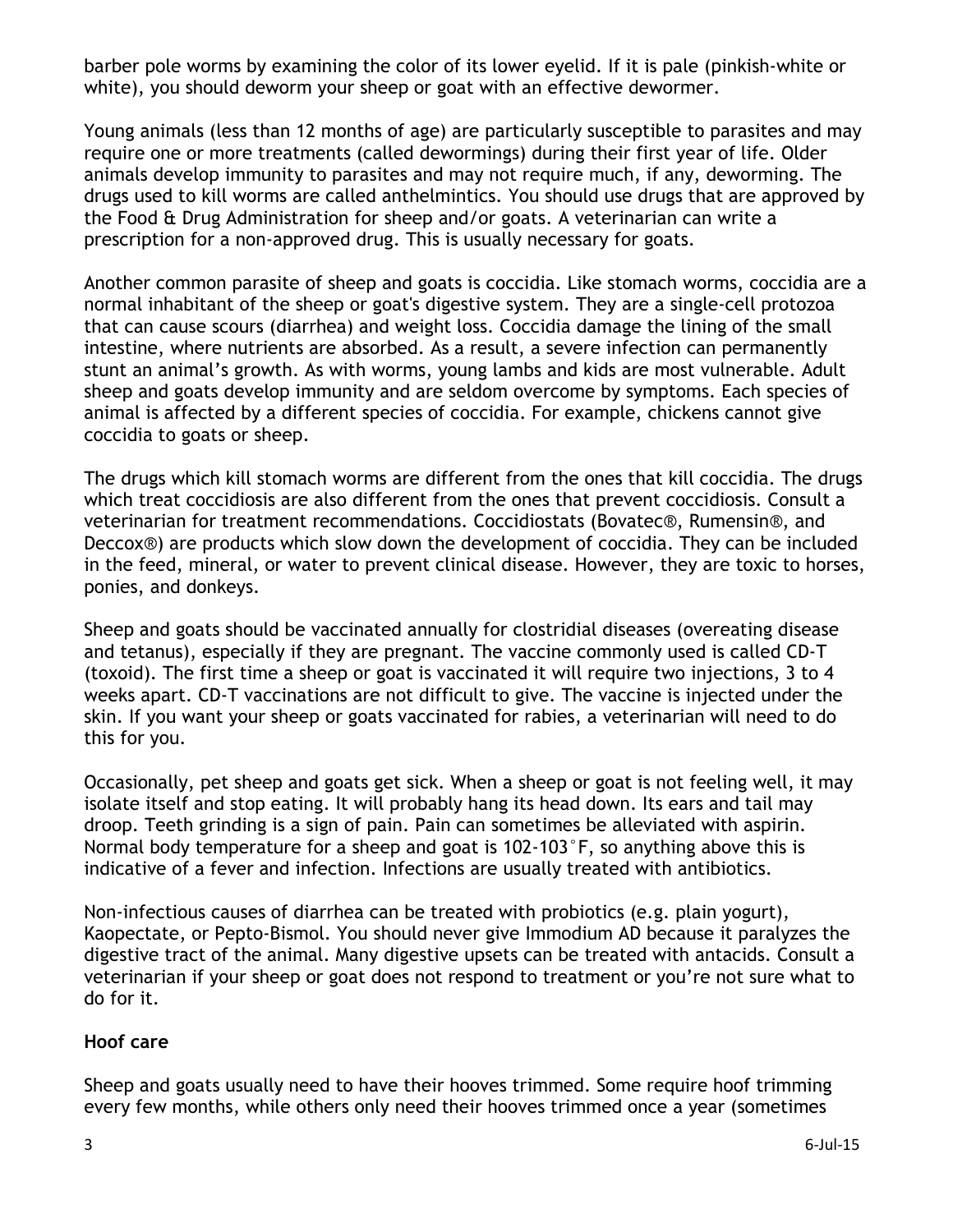less). The purpose of hoof trimming is to remove excess hoof growth, so that the animal will walk normally and not be at unnecessary risk for developing hoof problems. You should purchase a proper pair of hoof or foot paring shears for trimming sheep and goat hooves.

You can trim a goat's hooves while it is standing up, simply by lifting up its feet. It is easier to trim a sheep's hooves while the sheep is tipped on its rump. When trimming hooves, avoid cutting off large chunks of hoof. Stop trimming when the hoof is pink. This means you are getting close to the blood supply. When you are finished trimming, the nail, sole, and heel should be parallel with the growth bands around the outside of the hoof.

# **Shearing**

Most sheep and Angora goats require shearing at least once per year. Cashmere goats may require combing or shearing. Shearing is best done by a trained professional using electric clippers (shears). It's possible to buy your own clippers and learn to shear your own animals. For pets, it's best to choose animals that don't require shearing.

# **Feeding**

When feeding pet sheep or goats, the most important thing to realize is that sheep and goats are ruminant livestock. They chew their cuds. Their stomachs are composed of four parts and are designed to eat forage: grass, clover, weeds, hay, briars, and shrubs. Sheep are grazers and prefer to eat weeds, grass, and clover, whereas goats are browsers. They will eat grass, but they prefer to eat woody plants, shrubs, trees, and leaves. Goats and sheep will eat plants that many other livestock refuse. They may also eat plants you don't want them to.

A sheep or goat's nutritional requirements depend upon its size (weight), age, and stage of production. A mature sheep or goat that is not pregnant or nursing babies does not have very high nutritional requirements. It only needs to consume approximately 2 percent of its body weight per day in dry feed. In other words, 3 lbs. of hay would meet the needs of a 150 lb. animal. Protein requirements are only 8 to 10 percent of the diet.

For much of the year, pasture or browse will meet all the nutritional requirements of mature pet sheep and goats. If sufficient pasture is not available due to drought or winter -- sheep and goats can be fed hay. Unless it's extremely poor quality, grass hay is usually all that's needed to meet the maintenance requirements of mature ruminants. Alfalfa hay is not necessary or recommended for pet sheep and goats.

Grain should only be fed to mature pet sheep or goats as a treat or training tool. Some grain can be substituted for hay, but only if the hay part of the diet is restricted and the grain is introduced to the diet slowly. Feeding too much grain can cause many health problems in sheep and goats (e.g. overeating disease, acidosis, polioencephalomalacia, and urinary calculi).

When feeding grain, you should purchase 100% nutritionally balanced sheep and goat feeds, and these feeds should not be mixed with other feed products. Sheep have a low tolerance for copper in their diet and should not be fed feeds that have been formulated for other animals, including goats.